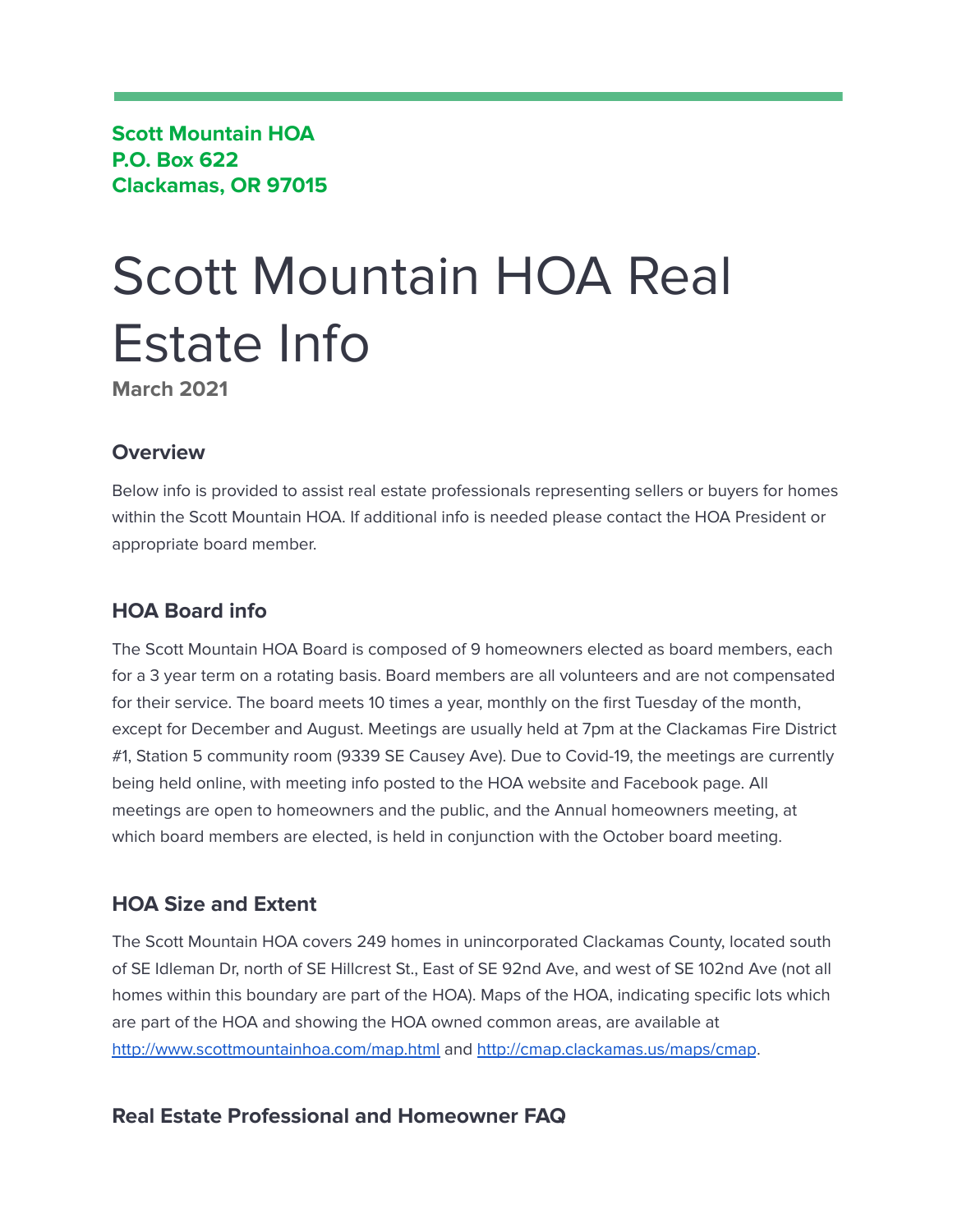These FAQs are a quick summary, please see Covenants and Bylaws on the HOA website for details and reach out to board members with any questions.

#### What are the annual dues?

Annual HOA dues are \$110 per household for the 2020-2021 and 2021-2022 fiscal years. Dues for 2020-2021 were due May 31, 2020 and dues for 2021-2022 will be due May 31, 2021.

#### What is the common property the HOA owns?

The HOA owns two green spaces totaling approximately 17 acres along with numerous small paths between individual streets within the HOA and small sign plots at two entrances to the HOA. The East Woods, accessible from each of the courts on the east end of the HOA, extends from SE Idleman to SE Hillcrest and includes various natural walking paths. The Central Woods are located between SE King Way and SE Stevens Way and include both asphalt and natural walking paths. The HOA owns no buildings or other facilities.

#### What is included in HOA dues?

HOA dues pay for maintenance and landscaping of common areas, lighting, insurance, bi-annual community yard waste bins, our annual holiday lights contest awards, and other miscellaneous expenses for the common good of all properties within the HOA. Dues do not include any exterior building or landscape maintenance of individual properties.

Are there any special assessments currently in force or in the near future? Not currently and none are planned.

Is the HOA subject of any litigation?

Not currently.

Where can I find the latest HOA financial statement?

See the newsletters and meeting minutes on the HOA website.

Does the HOA carry insurance for common property?

Yes, the HOA maintains insurance through State Farm.

#### Can a homeowner remove a tree?

"No trees with a diameter of six (6) inches, or more, measured at a height of five (5) feet above ground level, may be removed …. without prior written approval from the Architectural Control Committee". Any request to remove a tree should be accompanied by an arborist statement on the rationale for tree removal. Removal of trees without approval can result in significant fines.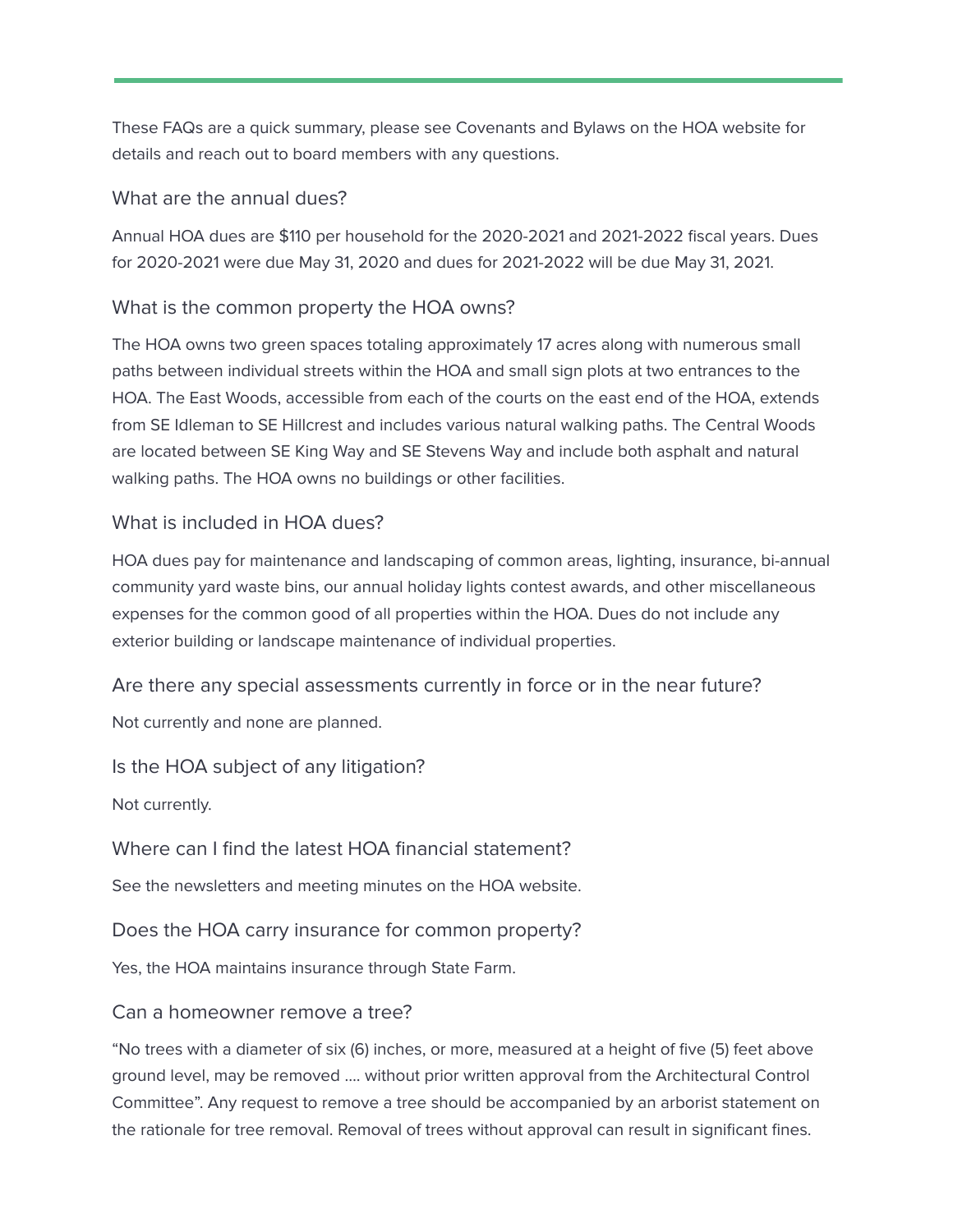#### Can a homeowner add a fence or deck?

Addition of fences, decks, exterior lights, and other exterior elements must be reviewed and approved by the Architectural Control Committee prior to construction. Fence heights and placement are governed by the covenants. The HOA has no detailed survey data on lot line locations. See <http://cmap.clackamas.us/maps/cmap> for county maps.

#### Can a homeowner build an outbuilding (office, shed, In law unit, etc.)?

Any outbuilding addition or expansion must be approved by the Architectural Control Committee prior to construction. No use of an outbuilding as a residence (e.g. ADU) is permitted per the covenants.

## Are there specific colors a homeowner must use when repainting or re-roofing a home (or outbuilding) exterior?

There is no approved color list, or HOA preferred suppliers. Colors and plans must be approved by the Architectural Control Committee prior to project start. "The exterior of all construction on any lot shall be designed, built, and maintained in such a manner as to blend in with the natural surroundings, existing structures and landscaping within Scott Mountain."

#### Can a homeowner rent out their property?

Use of a home as a long term rental is allowed, but short term rentals, such as AirBnB, are not permitted. Any homeowner using their property as a rental should notify the HOA board of an alternate mailing address for correspondence and invoices.

## Can a homeowner park their boat or RV on their property?

"Parking of boats, trailers, motorcycles, trucks, truck campers and like equipment shall not be allowed on any part of the property nor on public streets adjacent thereto excepting only within the confines of an enclosed garaged or screened area, the plans of which must have been reviewed and approved by the Architectural Control Committee prior to construction"

## Can a homeowner operate a small business such as a professional office, construction contractor, or live-in care facility from their property?

"No trade, craft, business, profession, commercial or similar activity of any kind shall be conducted on any lot, nor shall any goods, equipment, vehicles, materials or supplies used in connection with any trade, service, or business be kept or stored on any lot"

Can a homeowner keep chickens or other farm animals on their property?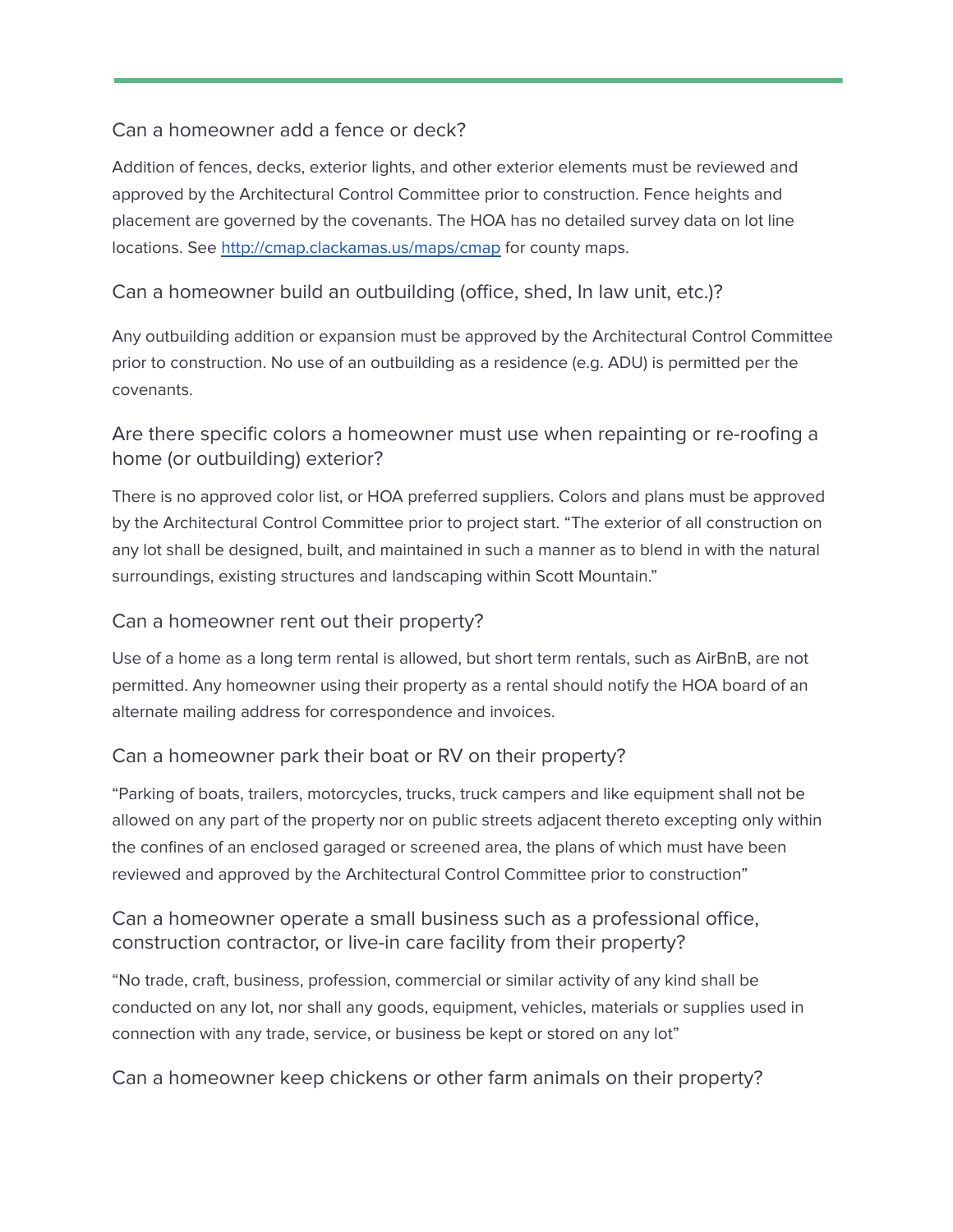The covenants only allow for "a reasonable number of household pets which are not kept, bred or raised for commercial purposes and which are reasonably controlled so as not to be a nuisance." The board has determined this precludes the ownership of chickens, bees, goats, pigs, cows, horses, farm animals and other livestock, etc.

#### What school are children zoned for in this area?

The Scott Mountain HOA is zoned for North Clackamas 12 School District. For the 2020-2021 school year our neighborhood is zoned for Mount Scott Elementary (located just at the Southwest corner of the HOA), Happy Valley Middle School, and Clackamas High School. In 2021 the middle school zoning will transition to Rock Creek Middle School. See School [Boundaries](https://www.nclack.k12.or.us/registration/page/school-boundaries) for the official zoning maps and additional information.

How can a title company / escrow agent obtain HOA dues and balance info for closing?

Please email the HOA treasurer John Chapman [treasurer@scottmountainHOA.com](mailto:treasurer@scottmountainHOA.com)

# **References**

HOA Website - <http://www.scottmountainhoa.com/>

Meeting Minutes - <http://www.scottmountainhoa.com/meeting-minutes>

Meeting minutes are posted after approval by the board at the next meeting, therefore there is a 1-2 month delay between meeting date and posting of the minutes

Covenants - <http://www.scottmountainhoa.com/covenants--bylaws.html>

Newsletters - <http://www.scottmountainhoa.com/newsletters.html>

Spring newsletter provides HOA annual budget and annual dues amount.

HOA Facebook Page - <https://www.facebook.com/ScottMountainHOA/>

## **Points of Contact**

## **President: Neil Gavrich - [president@scottmountainHOA.com](mailto:president@scottmountainHOA.com)**

General inquiries

# **Treasurer: John Chapman [treasurer@scottmountainHOA.com](mailto:treasurer@scottmountainHOA.com)**